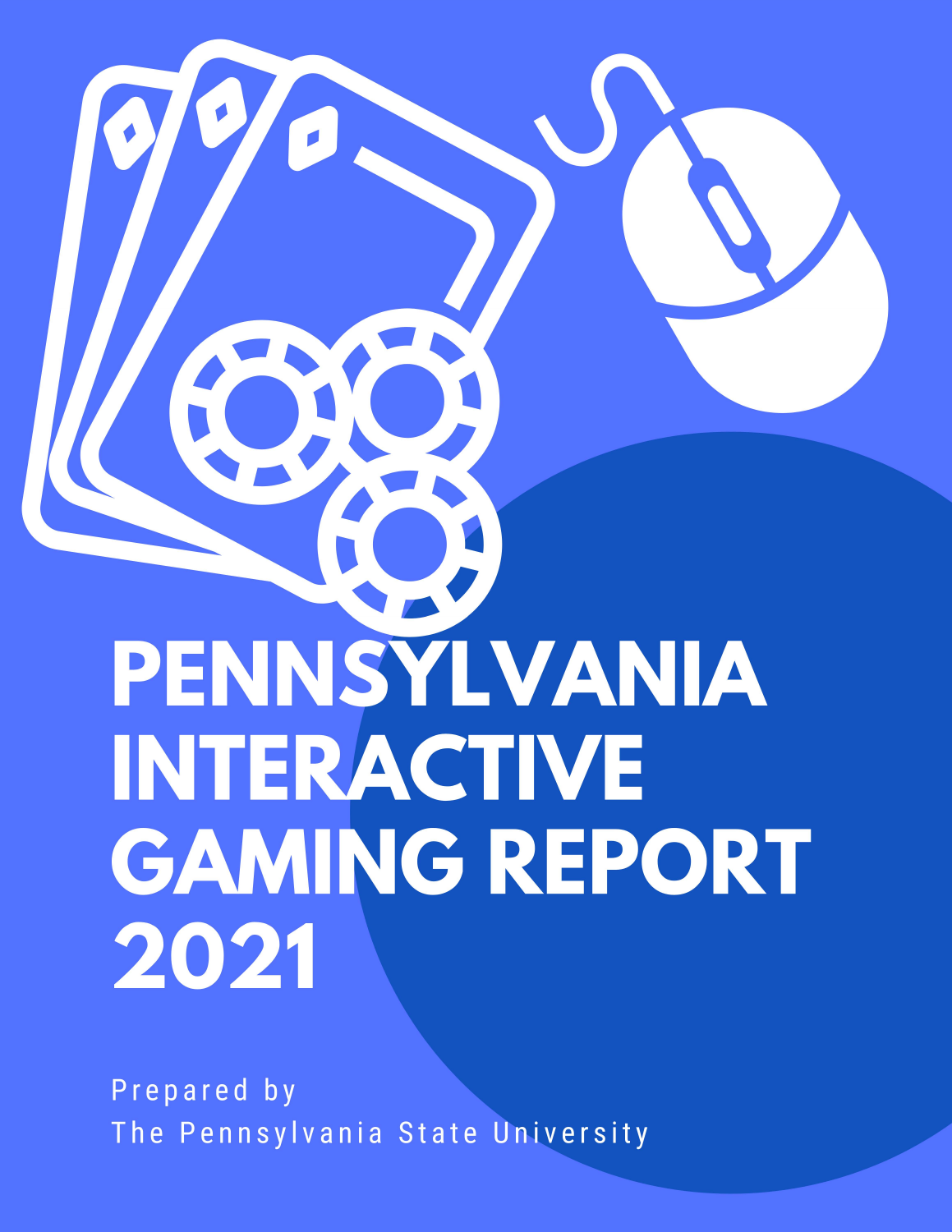The Pennsylvania Department of Drug and Alcohol Programs compiles annually an assessment and report on the impact of interactive gaming in Pennsylvania to meet the requirements set forth in Pennsylvania Act 42 of 2017 that legalized interactive gaming in the Commonwealth of Pennsylvania. This was the first year for the completion of the assessment and report compilation. This report assists the Department in fulfilling its mission to assess and address how gambling behaviors impact compulsive and problem gambling within the Commonwealth. The funding for this report is provided by law through the Pennsylvania Gaming Control Board from revenues of the interactive gaming licensees.

The Pennsylvania Department of Drug and Alcohol Programs contracted with The Pennsylvania State University to conduct this yearly assessment of interactive gaming in the Commonwealth. The team of researchers is led by Dr. Glenn Sterner, an accomplished assistant professor of criminal justice with experience assessing the impacts of compulsive behaviors within communities across the Commonwealth, and this assessment is administratively housed within the Criminal Justice Research Center in the College of the Liberal Arts. Dr. Mikael Ahlgren, Director of Gaming Initiatives for the University, provided subject matter expertise and context from his distinguished career associated with the gaming industry. Dr. Miranda Kaye, Director of the Social Science Research Institute's Survey Research Center, oversaw the collection of the data through a

representative telephone survey. Dr. Raeven Chandler, Director of the Pennsylvania Population Network, provided analytical support for the report. Finally, this assessment was supported by several other key faculty, researchers, and staff including Dr. Joshua Rosenberger, Diana Crom, Madison Miller, and Dennis Dozier.



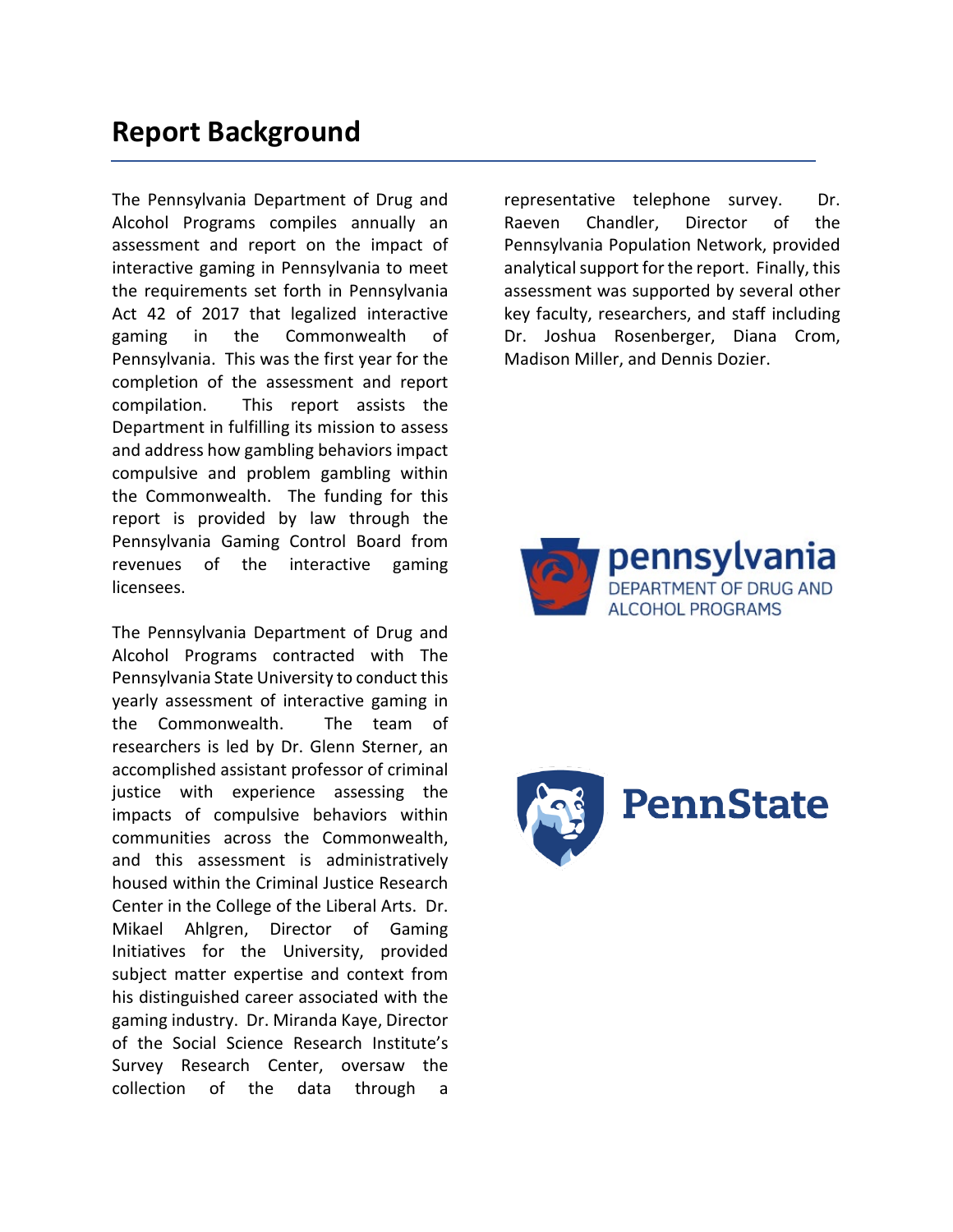## **Report Summary**

Interactive Gaming, also referred to as online gambling or iGaming, became legal in Pennsylvania in 2017 through the PA Act 42 of 2017. Licenses were first granted in Pennsylvania to conduct interactive gaming in 2018. The addition of 7 new interactive gaming sites in Fiscal Year 2020/2021 brought the Pennsylvania total to 19. These 19 sites were operated by 10 different certificate holders. In terms of economic impact, interactive gaming generated over \$372 million in direct gaming taxes (Pennsylvania Gaming Control Board, 2021). Furthermore, online sports betting contributed over \$260 million dollars in tax revenues in Fiscal Year 2020/2021 (Pennsylvania Gaming Control Board, 2021). The magnitude of this number is best understood by noting that traditional retail or 'brick and mortar' sports books only generated slightly more than \$48 million in tax revenues. The latest revenue reports generated by the PA Gaming Control Board indicated continued increased revenue of interactive gaming across the Commonwealth.

Revenue generation associated with interactive gaming is one possible indicator of activity trends. However, it remains unclear if this is due to an increase in individual spending or an increase in individual participation in interactive gaming, or potentially both. To begin to answer this question, this report provides the results from analyses on data collected from a representative sample of Pennsylvanians from 2020-2021. The results provide insight into interactive gaming and

those who are engaged in this practice in Pennsylvania and should not be used to make inferences about any other gambling behaviors.

According to the results of the survey, approximately 1 in 10 Pennsylvanians (11.1%) engaged in interactive gaming (95%  $CI = 0.5 + 0.028$  [11.571, 11.628]; Margin of Sampling Error [MOSE] = 3%), while approximately 28%[i](#page-11-0) of Pennsylvanians reported any gambling activity (which may include interactive gaming) in the past 12 months according to the Behavioral Risk Factor Surveillance System (BRFSS) (Pennsylvania Department of Health, 2021).

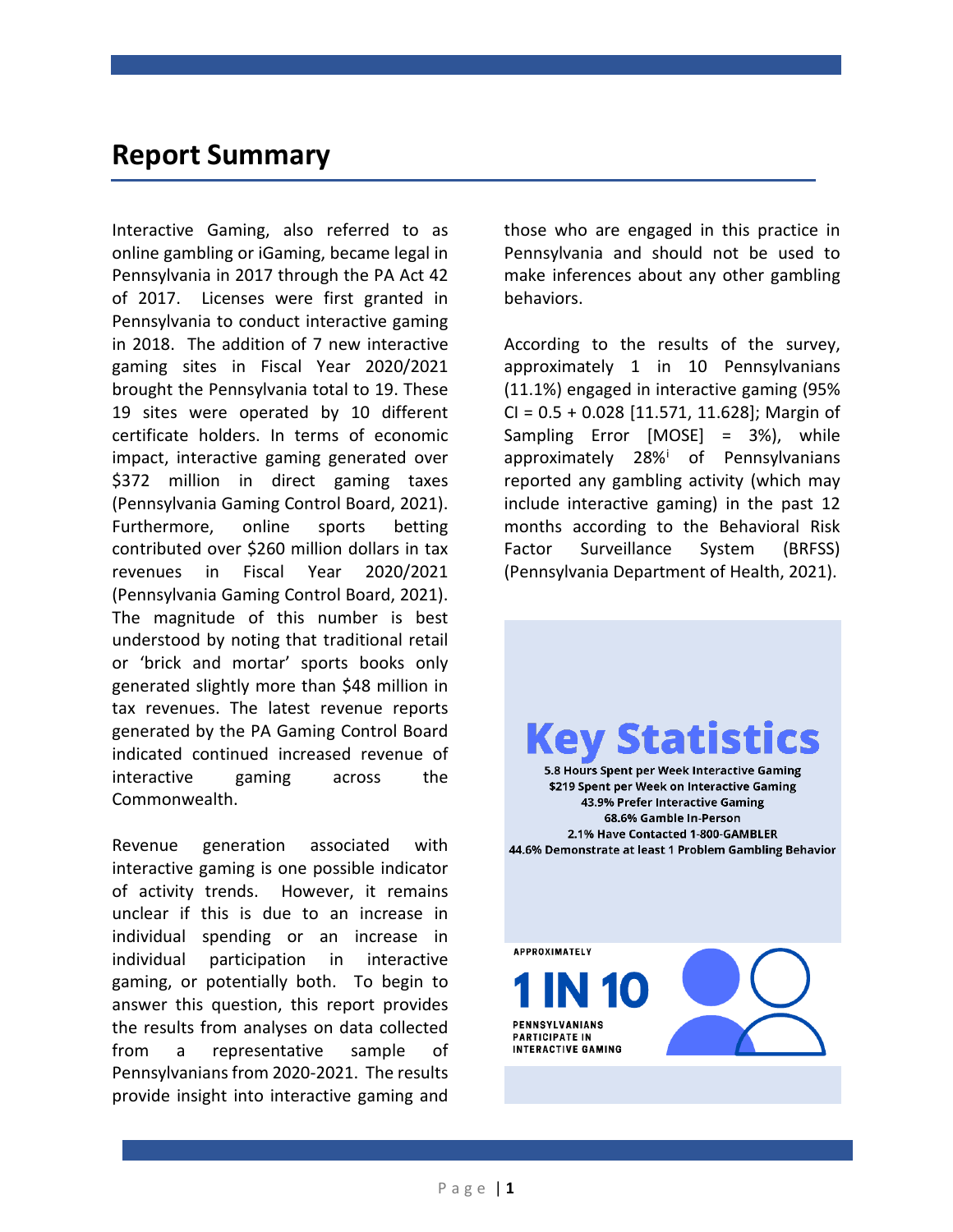## **Interactive Gaming Behaviors**

This section describes the demographics of those who participate in interactive gaming in Pennsylvania as well as their gambling behaviors. This section helps to understand more about the types of Pennsylvanians who are engaged in these activities.



Within Pennsylvania, 11.1% of residents indicated they participated in interactive gaming within the past year. The average age of those engaging in interactive gaming is 38 years, and their average household income is \$73,302. Men (67.8%) are more likely than women (31.3%) to be engaged in



# The average age of **Pennsylvanians Engaging in Interactive Gaming is 38**

this type of gambling. Interactive gaming participants are most likely to be white (73.4%). They are more likely to live within a metropolitan county (72.9%) than a nonmetropolitan county (27.1%)<sup>[ii](#page-11-1)</sup>. Table 1 summarizes additional characteristics of those engaged in interactive gaming.

| Table 1: Pennsylvania Interactive Gaming Demographic Statistics |         |                             |         |  |
|-----------------------------------------------------------------|---------|-----------------------------|---------|--|
| <b>Demographic Category</b>                                     | Percent | <b>Demographic Category</b> | Percent |  |
| Gender                                                          |         | <b>County Metro Status</b>  |         |  |
| Man                                                             | 67.8%   | Metropolitan                | 72.9%   |  |
| Woman                                                           | 31.3%   | Non-Metropolitan            | 27.1%   |  |
| Other                                                           | 0.9%    |                             |         |  |
| Race/Ethnicity                                                  |         | <b>Employment Status</b>    |         |  |
| African American/Black                                          | 15.8%   | <b>Full Time</b>            | 57.7%   |  |
| American Indian/Alaska Native                                   | 1.8%    | Part Time                   | 12.8%   |  |
| Asian                                                           | 6.8%    | Self Employed               | 10.3%   |  |
| Hispanic/Latino                                                 | 12.7%   | Retired                     | 4.3%    |  |
| White                                                           | 73.4%   | Student                     | 1.7%    |  |
| Some Other Race                                                 | 3.2%    | Other                       | 7.5%    |  |
| <b>Marital Status</b>                                           |         | <b>Education</b>            |         |  |
| Married/Living with Partner                                     | 41.5%   | High School or Less         | 22.9%   |  |
| Divorced                                                        | 5.1%    | Some College                | 19.9%   |  |
| Separated                                                       | 1.6%    | Associate Degree            | 9.0%    |  |
| Widowed                                                         | 1.6%    | Bachelor's Degree           | 31.63%  |  |
| Single/Never Married                                            | 44.5%   | Above Bachelor's Degree     | 10.9%   |  |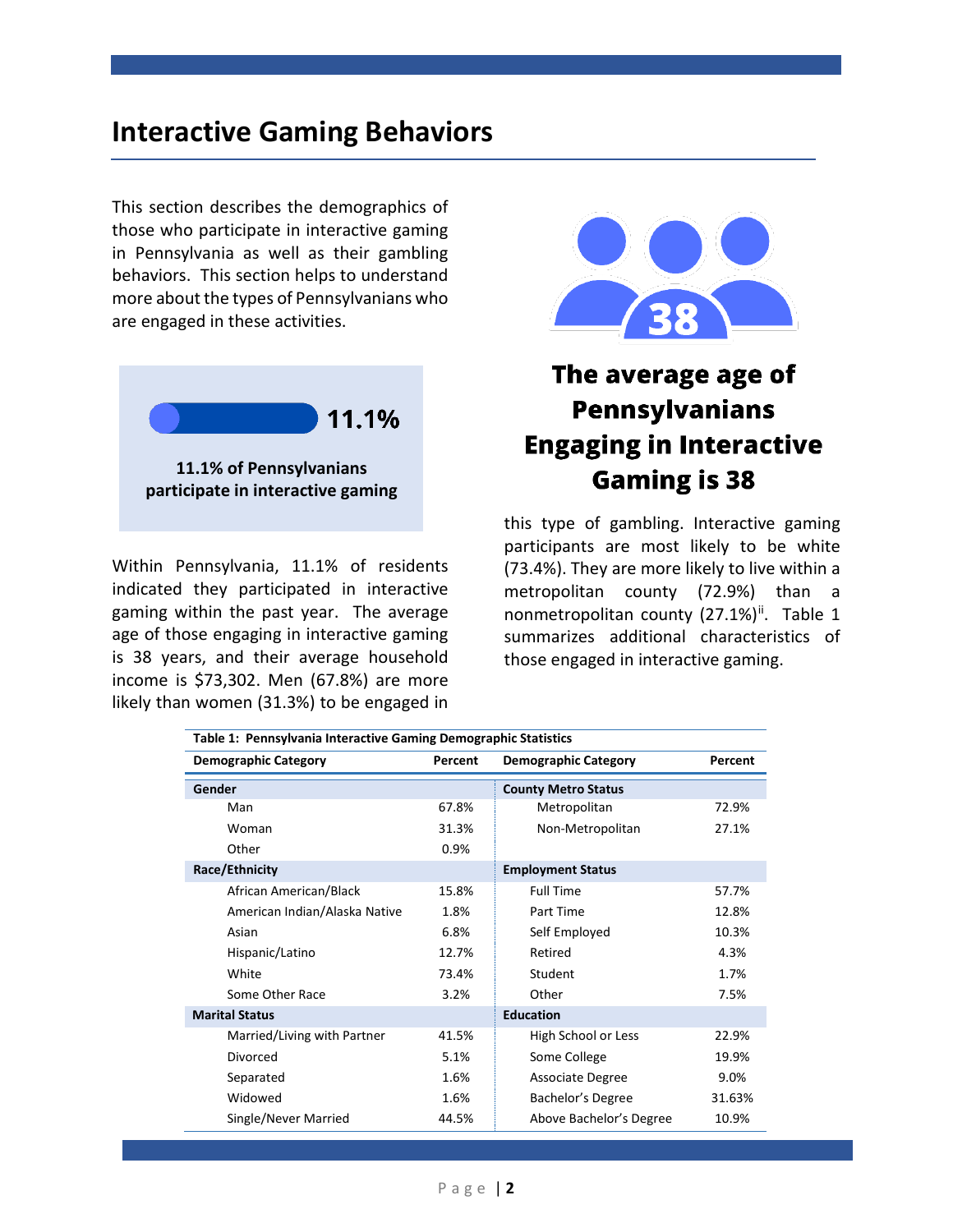

Those who engage in interactive gaming noted they were spending on average about 5.8 hours across 1.4 days in a typical week engaged in online gambling. Individuals were spending \$219 per week on interactive gambling on average. Nearly half (43.9%) of those engaged in interactive gaming prefer this type of gambling over all other types. Many individuals are utilizing this interactive gaming as a social experience, 45.2% are playing online games with friends or other social acquaintances.

Among those engaged in interactive gaming, the most popular type of gaming is sports betting (47.7%); followed by table games like roulette, baccarat, blackjack, and craps (40.6%); fantasy sports betting (29.0%); Slot machines (28.8%); iLottery (20.7%); Poker (16.4%); and other types of online gambling (9.8%). These results are shown in Figure 1.

A small minority of individuals engaged in interactive gaming indicated they also participated in unsanctioned, illegal online gambling. This included offshore online sports books (3.6%), offshore online poker sites (4.2%), offshore online casinos (3.5%), and some other online unapproved gambling (4.5%). The majority (76.0%) indicated they were not engaged in any unsanctioned gambling.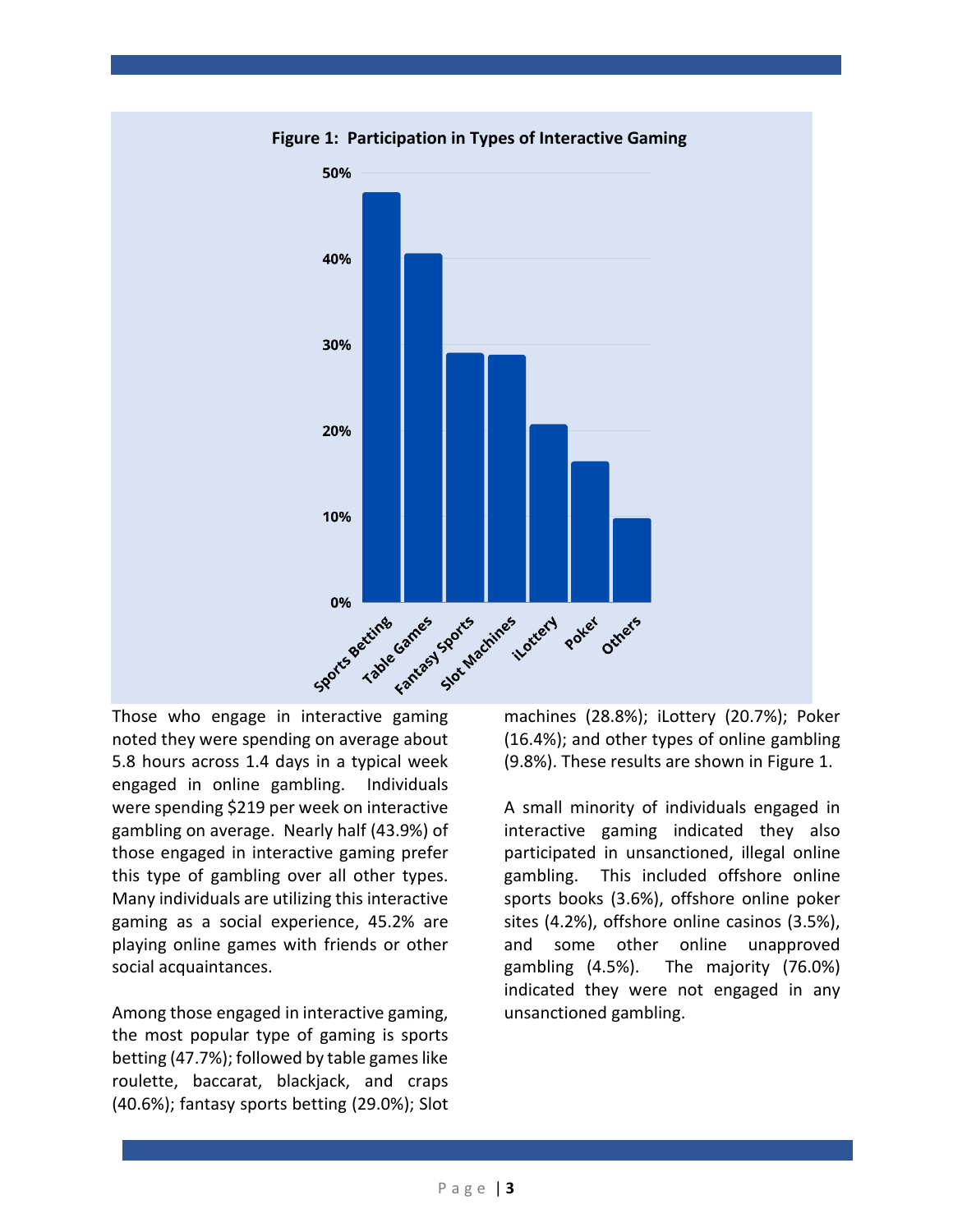Over two-thirds (68.6%) of those who engage in interactive gaming are also participating in gambling through in person experiences. The most popular method is through the Pennsylvania lottery (45.9%), followed by Pennsylvania-based casinos (30.8%), Pennsylvania lottery instant scratch offs (30.5%), fantasy sports leagues (25.3%),

private lottery or strip tickets (21.8%), sporting events (15.5%), casinos outside of Pennsylvania (15.3%), private poker or card games (12.8%), horse racetrack or off-track betting (7.3%), bingo (6.02%), cash bashes (5.8%), or some other way (1.0%). These results are found in Figure 2.

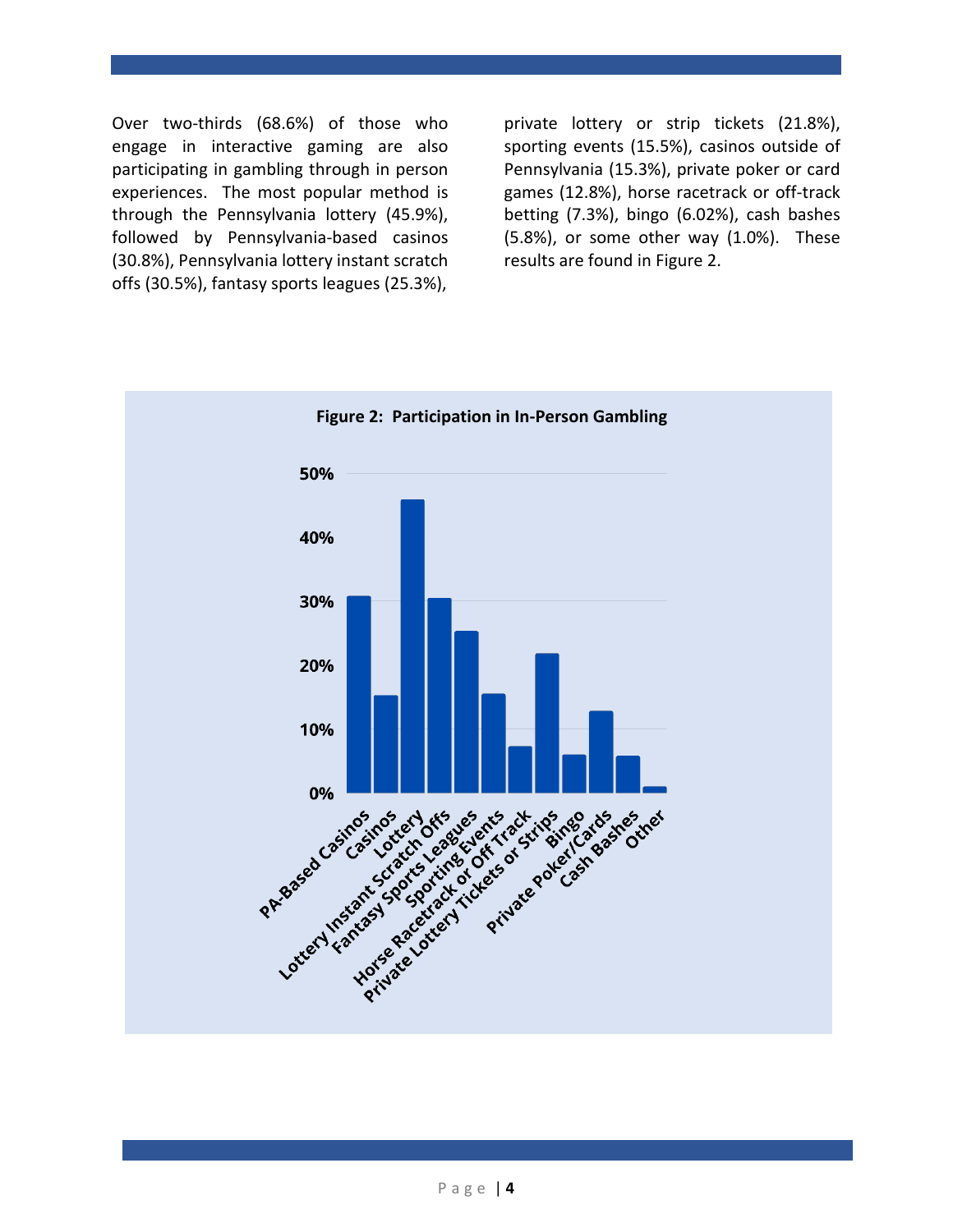## **Problem Gambling Behaviors**

Problem gambling remains a concern for this population; due to the private nature of the location for gambling it may be more difficult to identify a need for intervention. Only 2.1% of those engaged in interactive gaming have ever contacted 1-800-GAMBLER or other resource for themselves or for anyone else for a problem with gambling.

To assess problem gambling, the survey utilizes a series of five questions based on the practices of others within the field of problem gambling research (Volberg & Williams, 2011; Toce-Gerstein,

Gerstein, & Volberg, 2009). These questions help to gauge the types of behaviors that may indicate a need for intervention. For those that engage in interactive gaming, 29.7% indicate they have attempted to cut down, control, or stop gambling in the past 12 months, and 22.9% note they have gambled longer, with more money, or more frequently than intended in the past 12 months. To a lesser extent, individuals shared that they needed to gamble with

2.1% of those participating in interactive gaming have contacted 1-800-GAMBLER

larger amounts of money to get the same feeling of excitement in the past 12 months (12.8%), that they have been preoccupied with gambling in the past 12 months (10.2%), or that they have borrowed or sold anything to gamble in the past 12 months (3.8%).

> However, to gauge more accurately whether these behaviors indicate problem gambling issues, a scale was created utilizing the questions from Table 2 to assesses problem gambling risk (Volberg & Williams, 2011; Toce-

Gerstein, Gerstein, & Volberg, 2009). This scale indicates that among those participating in interactive gaming in the survey, 44.6% of the sample of interactive gamblers answered "yes" to at least one of these questions. Therefore, monitoring problem gambling behaviors among this population will continue to be an important aspect of understanding the implications of legalizing interactive gaming in Pennsylvania.

| Table 2: Assessment of Problem Gambling Among Those Engaged in Interactive Gaming |                      |  |  |  |
|-----------------------------------------------------------------------------------|----------------------|--|--|--|
| <b>Problem Gambling Components</b>                                                | <b>Response Rate</b> |  |  |  |
| Preoccupied with gambling in the past 12 months                                   | 10.2%                |  |  |  |
| Needed to gamble with larger amounts of money to get the                          | 12.8%                |  |  |  |
| same feeling of excitement in the past 12 months                                  |                      |  |  |  |
| Gambled longer, with more money, or more frequently than                          | 22.9%                |  |  |  |
| intended in the past 12 months                                                    |                      |  |  |  |
| Attempted to cut down, control, or stop gambling in the                           | 29.7%                |  |  |  |
| past 12 months                                                                    |                      |  |  |  |
| Borrowed money or sold anything to gamble in the past 12                          | 3.8%                 |  |  |  |
| months                                                                            |                      |  |  |  |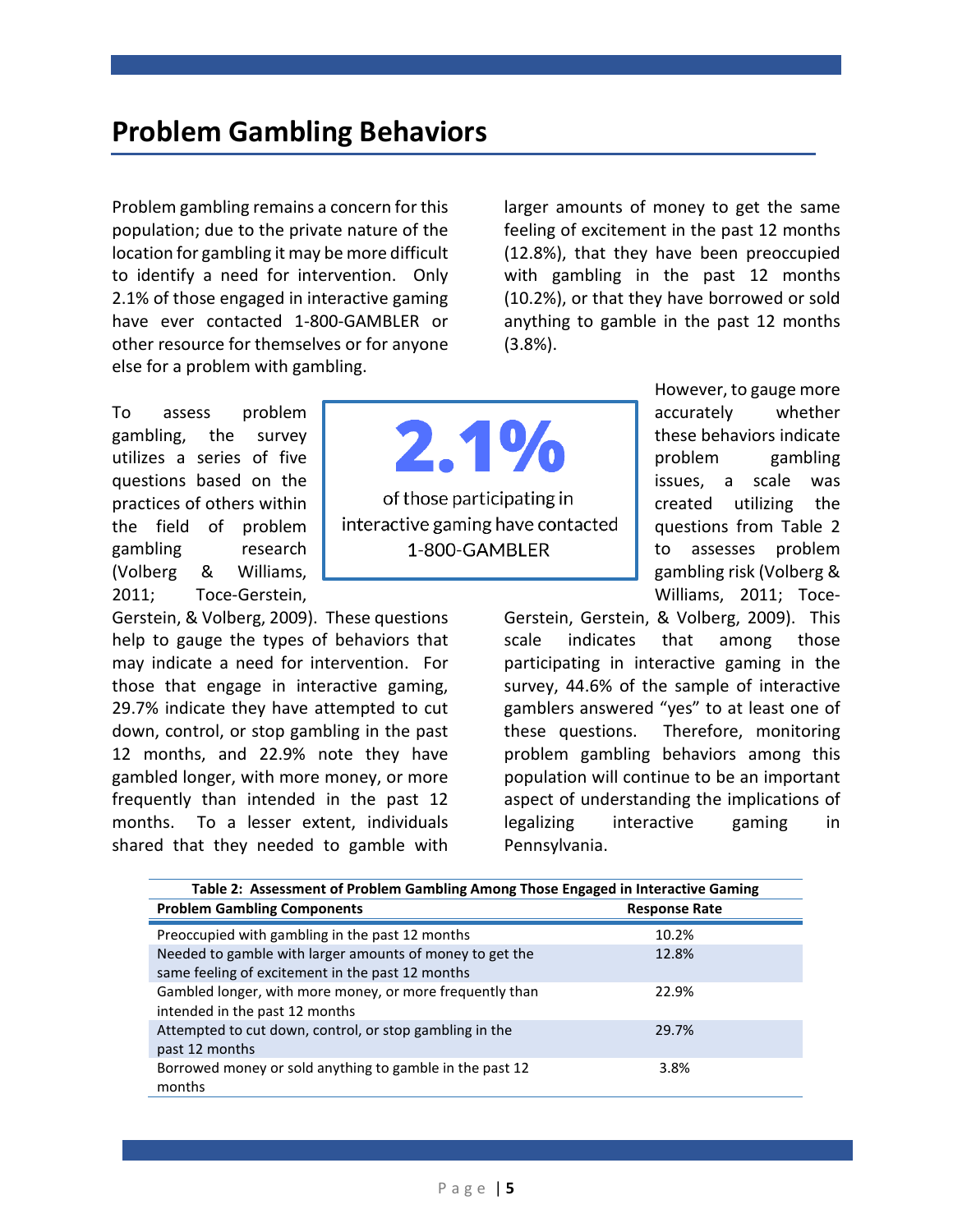#### **Data Collection Methodology**

The Penn State research team developed a representative sampling methodology using a database of all directory-listed households in Pennsylvania. The probability sample was generated using a database of "working blocks" – a set of 100 contiguous numbers identified by the first two digits of the last four digits of a telephone number. The block was termed to be working if one or more of the listed telephone numbers are found in that block. The sample was generated using stratified sampling procedures for each county.

Prior to sample selection, the sample is allocated proportionally across all strata in Pennsylvania. This can be achieved by a variety of sampling frames. The Penn State research team used a total active block measurement of size stratification in which the sample was distributed by county in proportion to the total eligible blocks in the exchanges assigned to that county. In this way, all frame units are represented with equal probability across counties.

In determining the sample, 50% of the sample was Random Digit Dialing (RDD) landline; 50% RDD cell with anticipated response rates of <15% for the RDD landline and <10% for the RDD cell. The first sample included: 12,500 landline records, and 15,000 wireless records for the state of PA. The RDD landline sample had the sample passed to identify as many non-working numbers as possible. The RDD cell sample had the activity code appended to denote numbers that have been used in the last 10 months. After adding this information, 4,726

landline and 12,227 wireless records remained as good records.

The Penn State research team programmed the survey in their data collection system and conducted fidelity tests. This included the back-end information regarding the sampling frame and the front-end information including the script, disposition selection (the code given to the survey record to denote its status), and survey that the phone center staff followed.

The Penn State research team began data collection with a soft project launch in December 2020 and January 2021. In February 2021, testing indicated that calls from the 877 number were being identified as spam or screened by cell phone providers. Outgoing calls switched from an 877 (toll free number) to an 814 number to combat spam labeling and increase call completion rates. Consequently, 34 different 814 phone numbers were rotated to reduce the volume of calls from any one number.

In March 2021, the script was adapted in efforts to increase response rates. At this time, the Penn State research team identified a second sample of records as the first set of records were contacted and fully utilized. The second sample included 15,000 landline records, and 12,500 cell phone records. After non-working numbers and phone activity were added, 5,276 landline records, and 9,847 cell phone records remained, and were added to the portal.

Figure 3 provides an overview of the RDD data collection process for the survey.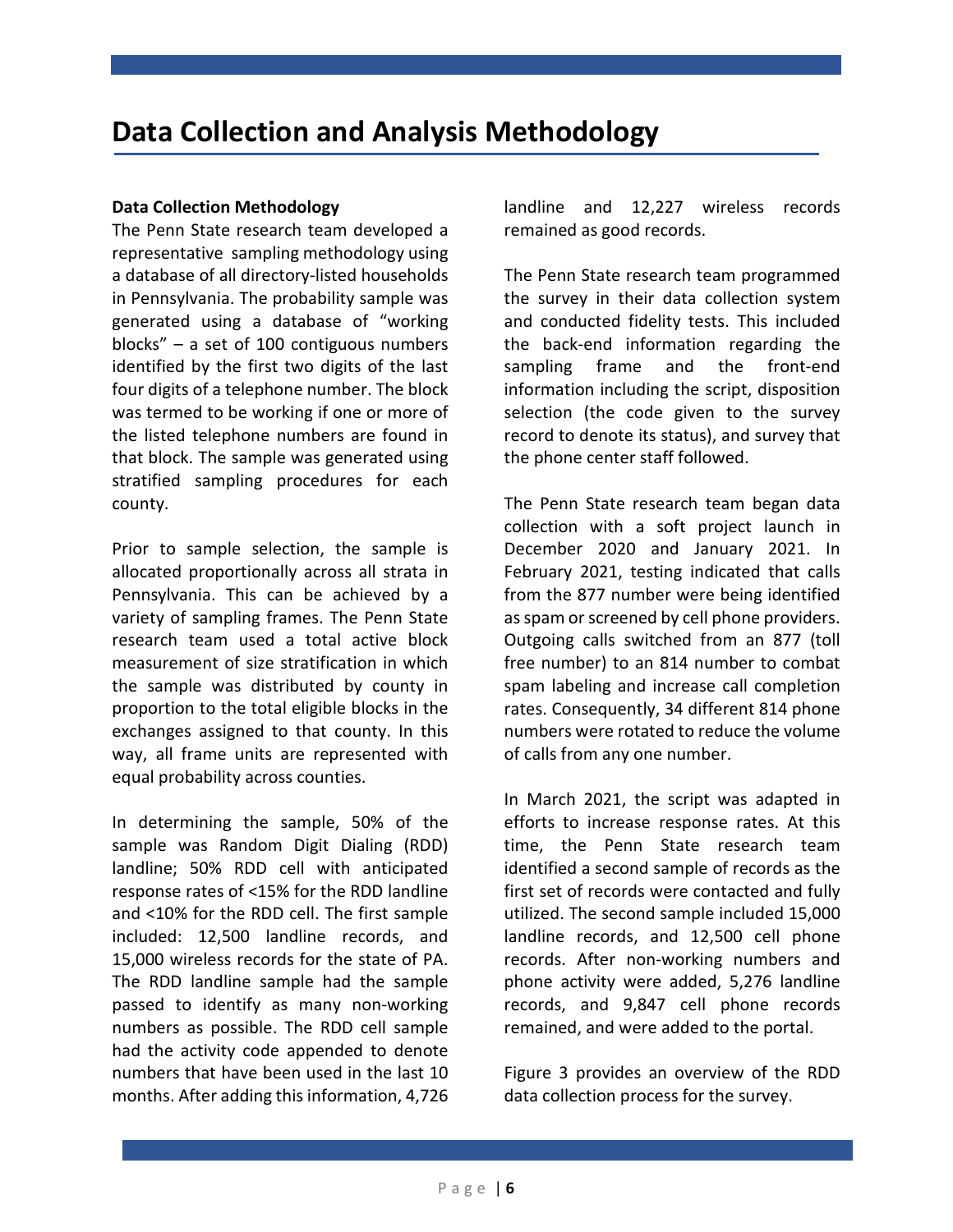

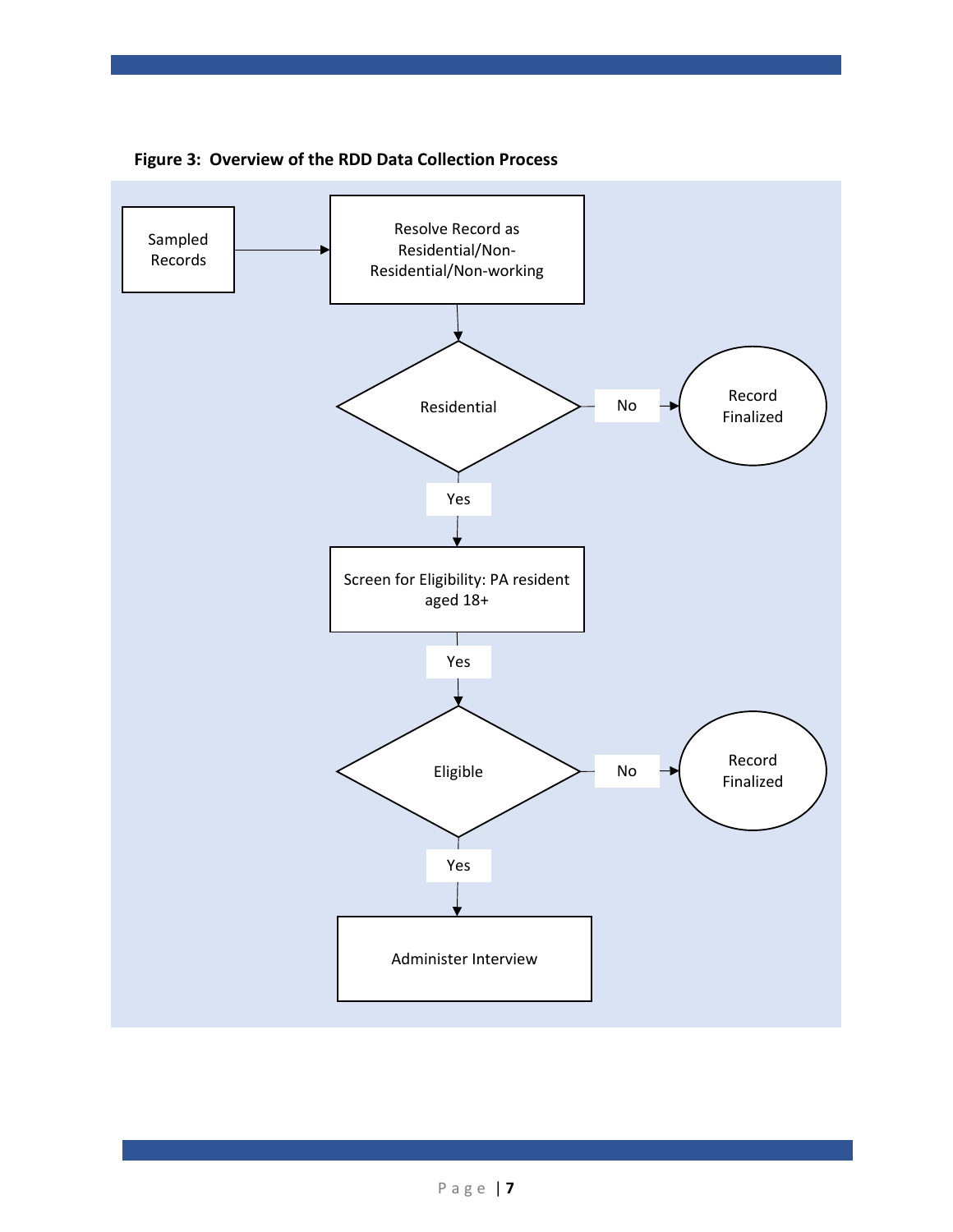#### **Sample**

60,000 RDD records, 30,000 landline and 30,000 cell phone, were sampled. Following screening 10,002 landline records and 22,074 cell phone records were included in the sample (total phone numbers = 32,076). Figure 3 provides an overview of the data collection process.

Data collection ran from December 2020 through June 2021 with 174,424 calls made to 31,819 numbers (landline = 9,939; cell phone = 21,880). Cell phones were called up to 8 times and landlines up to 15 times, though this was exceeded in some instances. Based on all the call attempts, a record outcome was assigned to each phone record. Table 4 details the record outcomes.

| <b>Table 4: Record Outcomes</b> |        |         |  |
|---------------------------------|--------|---------|--|
|                                 | N      | Percent |  |
| Non-residential/Non-            |        |         |  |
| working                         | 6,079  | 19.10%  |  |
| Unknown eligibility             | 17,426 | 54.77%  |  |
| Non-qualified                   | 1,074  | 3.38%   |  |
| Eligible, no participation      | 239    | 0.75%   |  |
| Participated                    | 1,158  | 3.64%   |  |
| Refusal                         | 5,843  | 18.36%  |  |
| <b>Total</b>                    | 31,819 |         |  |

All call attempts were also classified into three rates: resolution rate, screening rate, and participation rate. In this round of data collection, there was a resolution rate (i.e., known record information - household, nonresidential, or non-working – divided by the total number of records) of over 45%. The first cooperation rate, the screening completion rate, is the number of records that complete the screening (i.e., eligible with or without participation) out of the total number of eligible records (i.e.,

including those who refuse participation). Screening completion was over 19%. The second cooperation rate, the participation rate, is the number of records with participation out of those who participate or refuse. The participation rate was 17% (see Table 5 for information on the number of completed surveys by month).

| <b>Table 5: Completed Surveys</b> |                |  |
|-----------------------------------|----------------|--|
| Month                             | N Participated |  |
| December                          | 150            |  |
| January                           | 88             |  |
| February                          | 50             |  |
| March                             | 48             |  |
| April                             | 223            |  |
| May                               | 214            |  |
| June                              | 385            |  |
| <b>Total</b>                      | 1158           |  |

#### **Data Screening**

The Penn State research team assessed the survey data throughout the data collection period to ensure accuracy. This included monitoring completed calls and providing feedback to interviewers on survey delivery and entry, along with reviewing call recordings to verify data entry either based on a random sample or based on a question or concern raised by an interviewer. All survey responses with blank values, or an income below the PA poverty level (\$12,880) were screened for accuracy.

Disposition data was also screened to ensure accuracy. Calls were matched between systems to ensure that the disposition entry had a corresponding call record and vice versa. This process allowed for the identification of human error in dialing and disposition recording. In addition, approximately 20% of calls with dispositions that disqualified individuals were screened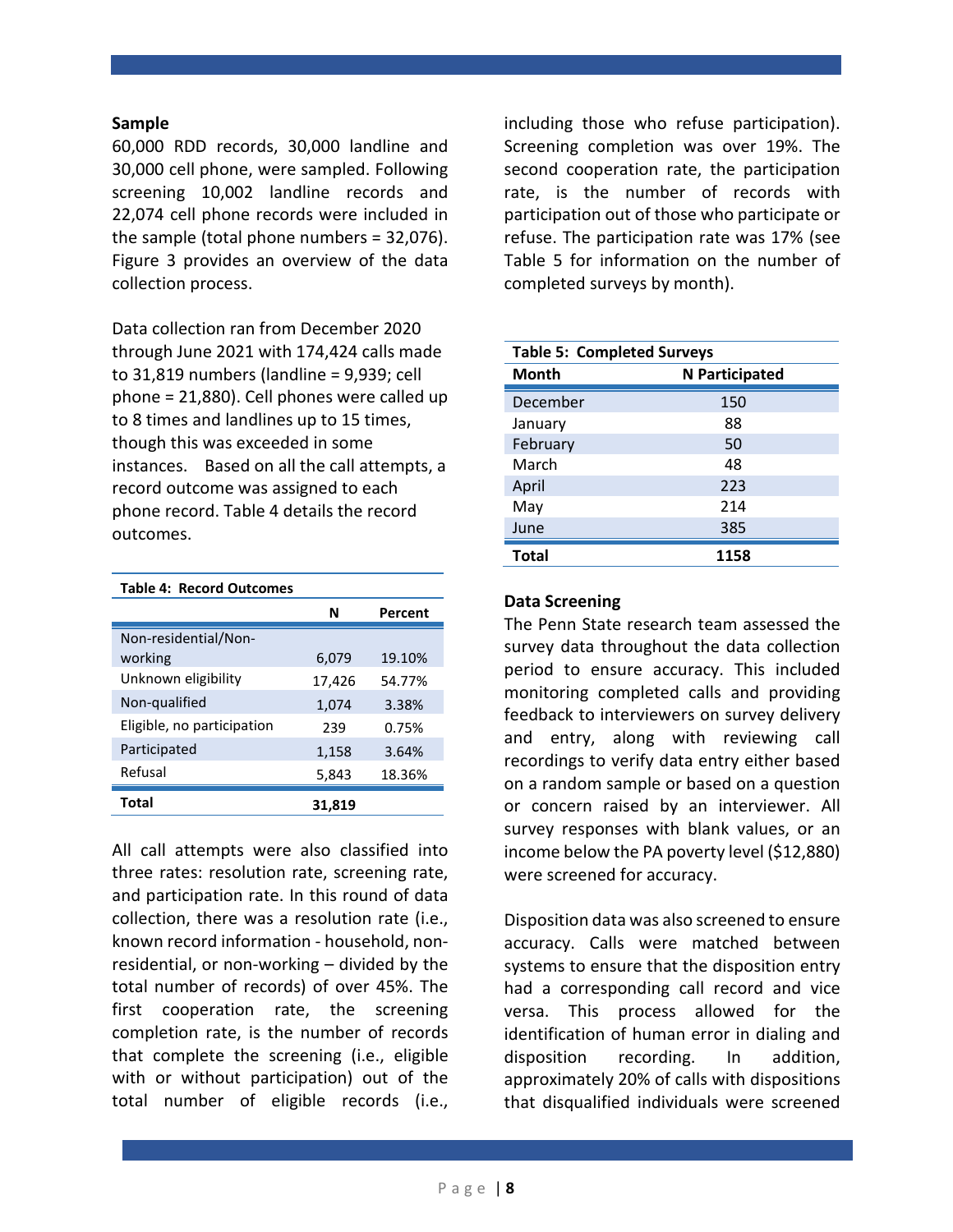for accuracy. This screening indicated an accuracy rate of greater than 95%. All identified inaccuracies were updated to the correct disposition.

#### **Sample Weighting and Analysis Methodology**

Respondents to the survey were 1,156 individuals across Pennsylvania. 1,138 participants completed the survey, and 18 interviews were break-offs in which participants declined to complete the survey. Descriptive statistics (means and frequencies) were conducted on all variables of interest.

Weight techniques are used to re-balance data to more accurately reflect the population and/or include a multiplier which projects the results to a larger universe (Caughey et al., 2010; Mercer, Lau, & Kennedy, 2018); in the case of this project, the Commonwealth of Pennsylvania. A demographic profile (based on known data such as a census age distribution) is often used as a target so that subsequent data analysis can match that profile. Multivariate weighting (i.e., using age and sex, etc.) is a complex, iterative process used to achieve results which are as useful as possible in reflecting real-world results. For this project a multivariate weight was constructed based on the age and sex of the respondent in comparison to the greater PA population. The formula used to calculate the weights is W = T / A, where "T" represents the "Target" proportion, "A" represents the "Actual" sample proportions and "W" is the "Weight" value. Target proportions for each age group by sex were derived from the 2015-2019 American Community Survey data for the population of Pennsylvania.